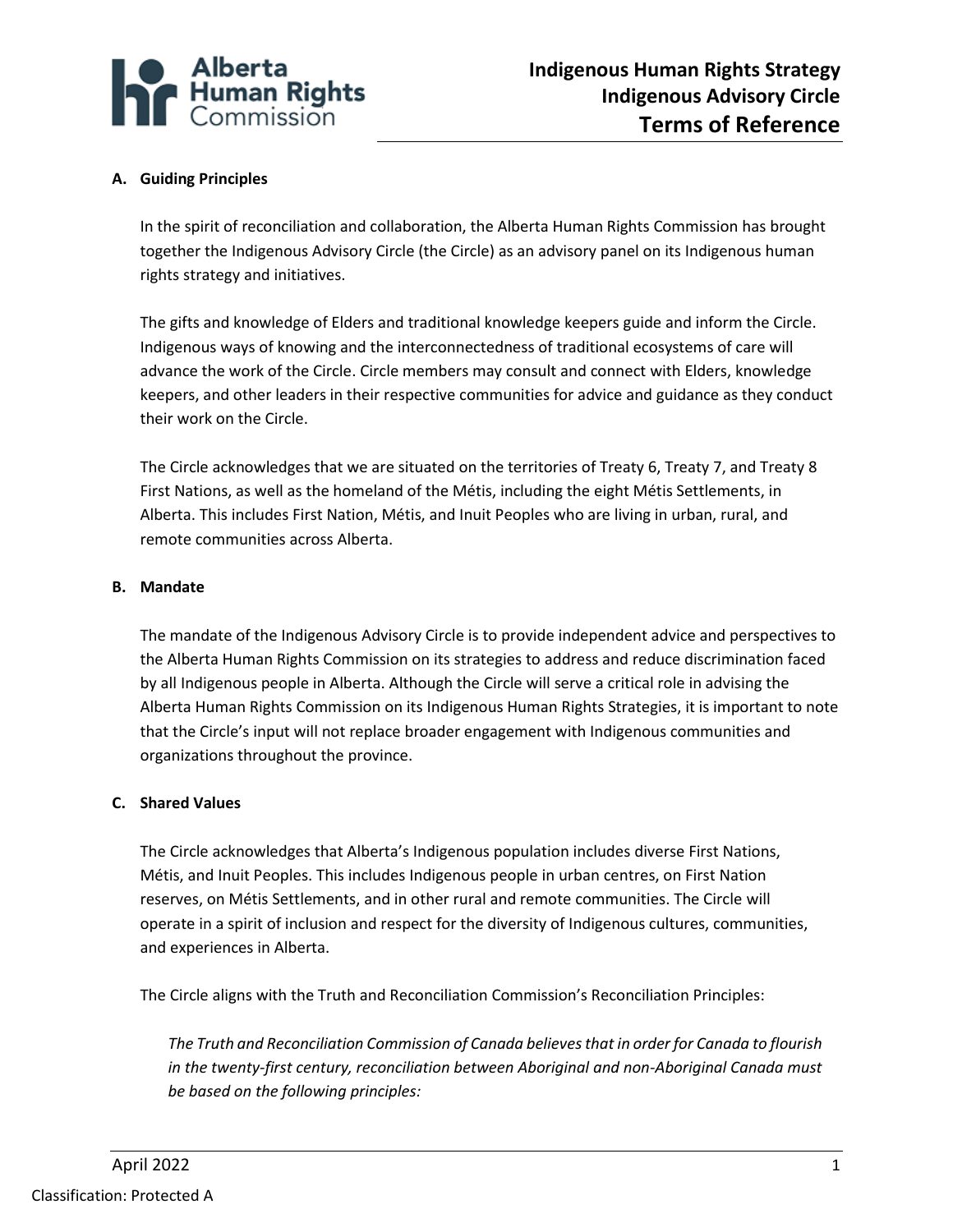

- *1. The United Nations Declaration on the Rights of Indigenous Peoples is the framework for reconciliation at all levels and across all sectors of Canadian society.*
- *2. First Nations, Inuit, and Métis peoples, as the original peoples of this country and as selfdetermining peoples, have Treaty, constitutional, and human rights that must be recognized and respected.*
- *3. Reconciliation is a process of healing of relationships that requires public truth sharing, apology, and commemoration that acknowledge and redress past harms.*
- *4. Reconciliation requires constructive action on addressing the ongoing legacies of colonialism that have had destructive impacts on Aboriginal peoples' education, cultures and languages, health, child welfare, the administration of justice, and economic opportunities and prosperity.*
- *5. Reconciliation must create a more equitable and inclusive society by closing the gaps in social, health, and economic outcomes that exist between Aboriginal and non-AboriginalCanadians.*
- *6. All Canadians, as Treaty peoples, share responsibility for establishing and maintaining mutually respectful relationships.*
- *7. The perspectives and understandings of Aboriginal Elders and Traditional Knowledge Keepers of the ethics, concepts, and practices of reconciliation are vital to long-term reconciliation.*
- *8. Supporting Aboriginal peoples' cultural revitalization and integrating Indigenous knowledge systems, oral histories, laws, protocols, and connections to the land into the reconciliation process are essential.*
- *9. Reconciliation requires political will, joint leadership, trust building, accountability, and transparency, as well as a substantial investment of resources.*

*Reconciliation requires sustained public education and dialogue, including youth engagement, about the history and legacy of residential schools, Treaties, and Aboriginal rights, as well as the historical and contemporary contributions of Aboriginal peoples to Canadian society.*

# **D. Responsibilities**

Reporting to the Chief of the Commission and Tribunals, the Circle will be focused on human rights, diversity, inclusion, and equity issues that Indigenous Peoples in Alberta face by providing strategic advice on initiatives that include:

A. Addressing and reducing discrimination against Indigenous Peoples, including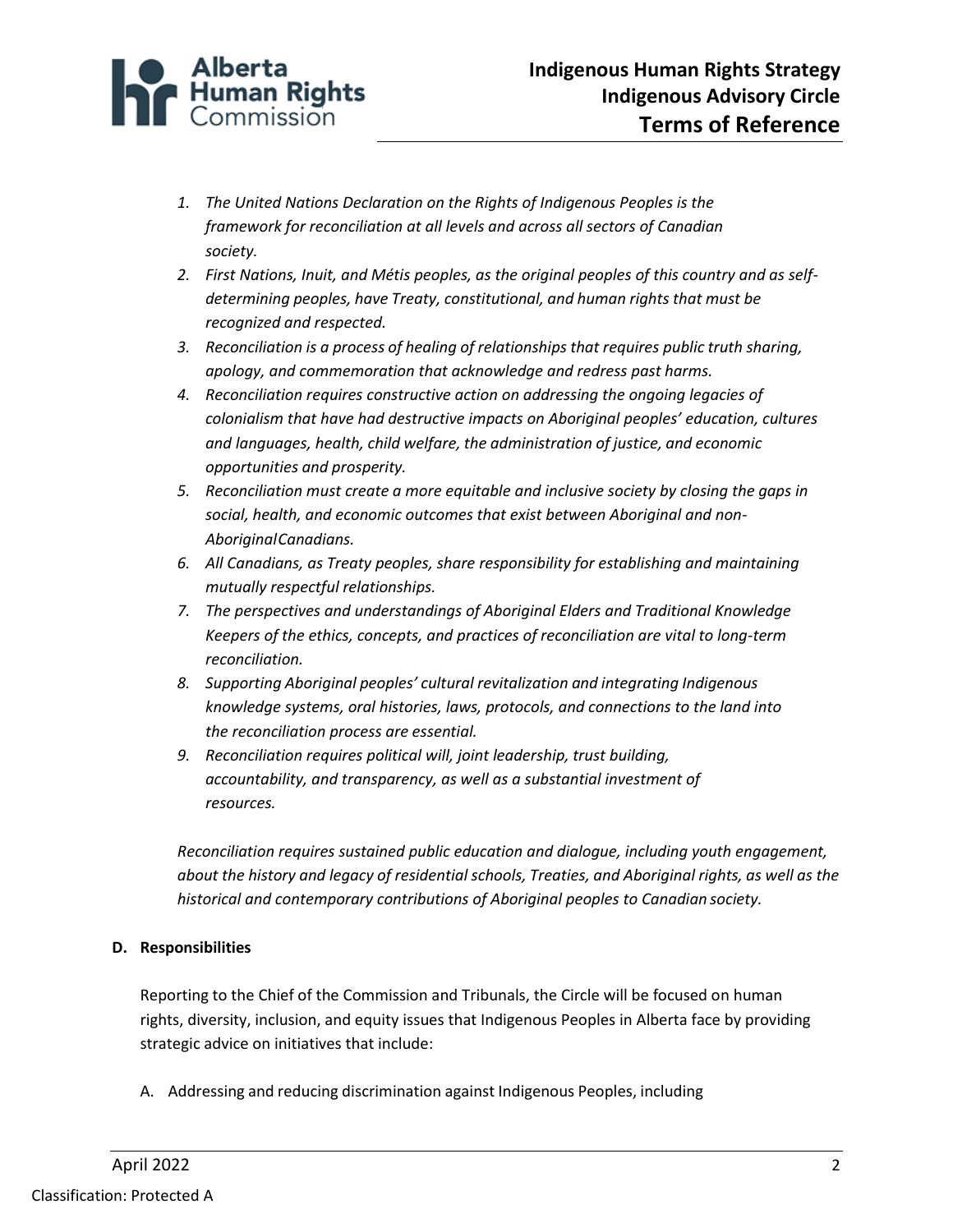

systemic discrimination

- B. Making the Commission's programs, services, and operations more accessible and relevant to Indigenous individuals and communities
- C. Strengthening and expanding relationships with Indigenous communities and organizations

It is understood the Circle members have no formal decision-making authority over Commission's policies, programs, or activities. However, Circle members will contribute their individual knowledge and expertise to advance the Commission's work in addressing human rights, which includes reconciliation, anti-racism, diversity, inclusion, and equity issues. Members will provide strategic advice and recommendations at Circle meetings, by email, and through other methods, as needed. Some of the information that they will see or hear is privileged and confidential, or in draft form and yet to be released. Circle members will keep information that is privileged, identified as confidential, or in draft form confidential until released.

## **E. Organization**

The Circle shall consist of the Chief and a maximum of twelve members appointed by the Chief:

- 1. Members will be appointed for a two-year term, with the option for renewal, up to three terms in total.
- 2. Circle membership will be inclusive of various geographical regions across Alberta and also of the diversity of Indigenous communities and cultures in Alberta.
- 3. Members will be leaders in their field of work with recognized expertise that may include (but is not limited to) policing, criminal justice, health, education, and economic development, as well as 2SLGBTQ+ and women's issues.
- 4. Circle members will not be able to send a delegate if they are unable to attend ameeting.
- 5. The Committee will meet a minimum of quarterly or more frequently if required.
- 6. A co-chair will be elected from within the membership.
- 7. Sub-committees may be struck as necessary.
- 8. In consultation with Circle members, the Commission may include an Elder or Knowledge Keeper on the Circle to provide guidance on cultural protocol, bridging traditional practices and western ways, and related issues, as needed.
- 9. The Circle will review its Terms of Reference and work-plan on an as-needed basis.

### **F. Administration**

Staff from the Office of the Chief of the Commission and Tribunals and from Communication, Education and Engagement will support the Circle's ongoing administrative, logistical, and information needs.